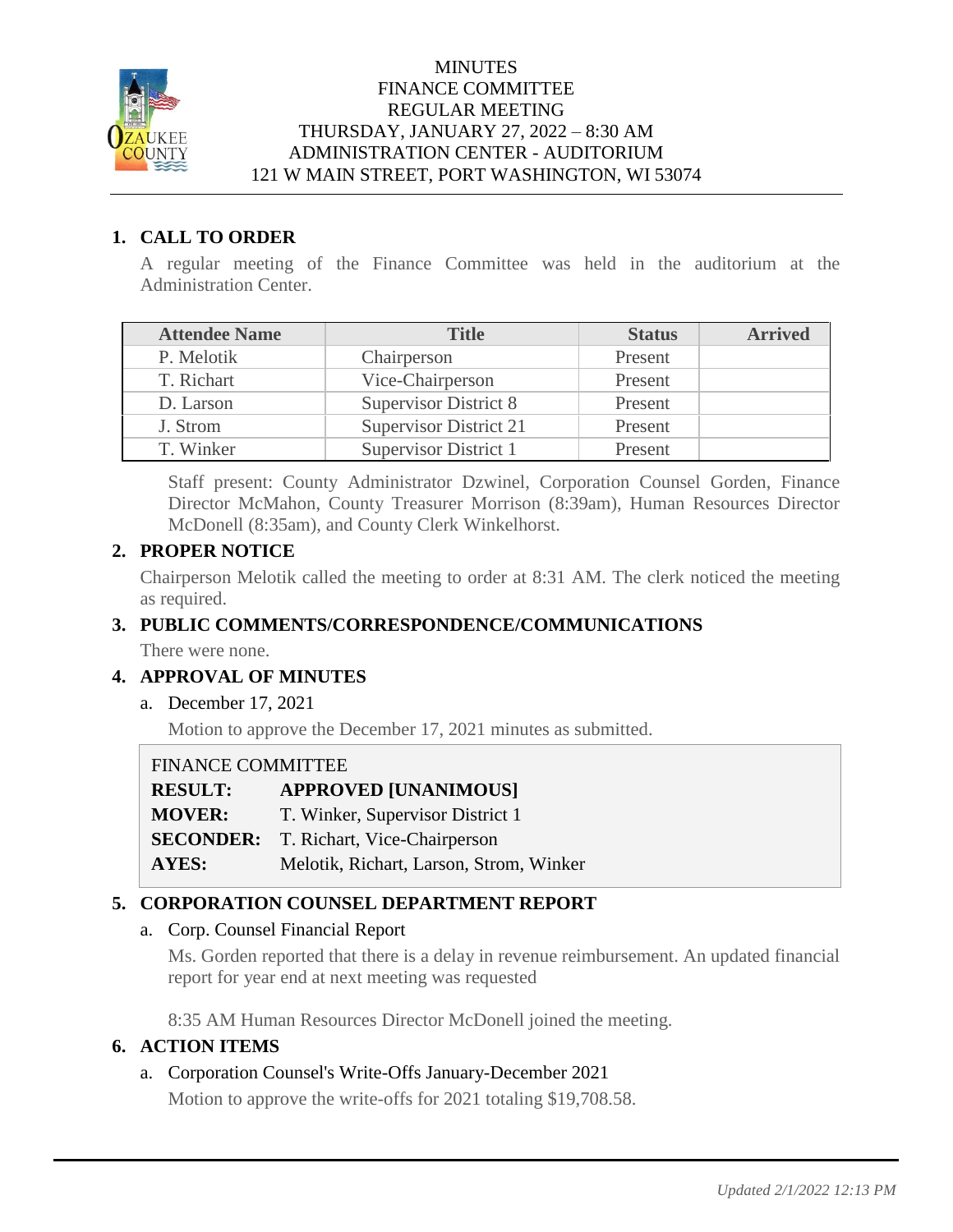| <b>FINANCE COMMITTEE</b> |                                                   |  |
|--------------------------|---------------------------------------------------|--|
| <b>RESULT:</b>           | <b>APPROVED [UNANIMOUS]</b>                       |  |
| <b>MOVER:</b>            | T. Richart, Vice-Chairperson                      |  |
|                          | <b>SECONDER:</b> D. Larson, Supervisor District 8 |  |
| <b>AYES:</b>             | Melotik, Richart, Larson, Strom, Winker           |  |

b. Resolution: Increase of Revenue 2022- Land & Water Management; Planning & Parks 8:39 AM County Treasurer Morrison joined the meeting.

Motion to approve the increase of revenue resolution amending the budget for the Land & Water Management Department to include funds from the Wisconsin Target Runoff Management Program Grant - \$306,763; and for the Planning & Parks Department to include funds from the American Transmission Company - Community Tree Planting Program Grant - \$5,000; U.S. Forest Service - Great Lakes Restoration Initiative - Cooperative Weed Management Areas Grant - \$15,000; and We Energies Foundation Grant - \$5,000. This resolution will move forward to the County Board for final action.

| <b>FINANCE COMMITTEE</b> |                                         |  |
|--------------------------|-----------------------------------------|--|
| <b>RESULT:</b>           | <b>APPROVED [UNANIMOUS]</b>             |  |
| <b>MOVER:</b>            | D. Larson, Supervisor District 8        |  |
| <b>SECONDER:</b>         | J. Strom, Supervisor District 21        |  |
| <b>AYES:</b>             | Melotik, Richart, Larson, Strom, Winker |  |

### c. Report of County Board & Citizen Attendance and Mileage

Motion to approve the report for the County Board and Citizen members attendance & mileage for July 1-December 31, 2021. The report will move forward to the County Board for final action.

### FINANCE COMMITTEE

| <b>RESULT:</b> | <b>APPROVED AND FORWARDED [UNANIMOUS]</b>         | Next: |
|----------------|---------------------------------------------------|-------|
|                | 2/2/2022 9:00 AM                                  |       |
| <b>MOVER:</b>  | T. Winker, Supervisor District 1                  |       |
|                | <b>SECONDER:</b> J. Strom, Supervisor District 21 |       |
| AYES:          | Melotik, Richart, Larson, Strom, Winker           |       |

d. Wire Transfers #3404 - #3428 and December 2021 Schedule of Vouchers

Motion to approve Wire Transfers #3404 - #3428 and December 2021 Schedule of Vouchers for a total amount of \$6,938,801.31.

### FINANCE COMMITTEE

| <b>RESULT:</b> | <b>APPROVED [UNANIMOUS]</b>                       |
|----------------|---------------------------------------------------|
| <b>MOVER:</b>  | J. Strom, Supervisor District 21                  |
|                | <b>SECONDER:</b> D. Larson, Supervisor District 8 |
| <b>AYES:</b>   | Melotik, Richart, Larson, Strom, Winker           |

# **7. DEPARTMENT REPORTS**

a. County Clerk